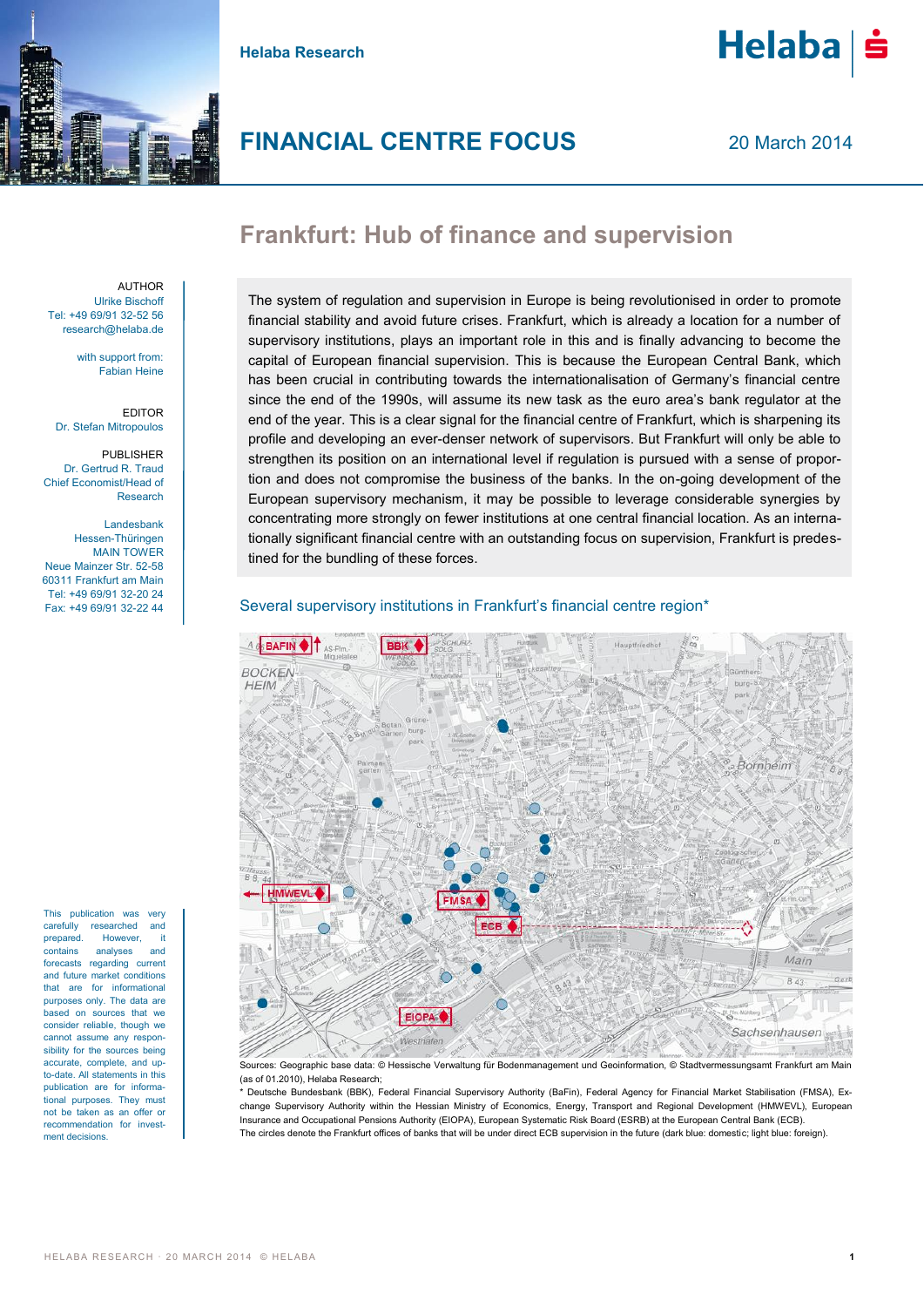The global financial and economic crisis can be attributed to a complex interplay between a large number of factors, one of which was insufficient regulation and supervision. In order to promote financial stability, to reinstall trust in financial institutions and markets as well as to avoid future crises, the system of regulation and supervision in Europe is being developed further.<sup>1</sup> A lack of financial stability can incur vast economic costs, since a resilient and efficient financial infrastructure is critical for economies to function.

In Frankfurt's financial centre region, as the centrepiece of the German financial sector, there are already several supervisory institutions, some of which are also involved in regulatory discussions and plans on national and international levels. A number of Frankfurt-based supervisory authorities are represented in international committees, specifically the Deutsche Bundesbank (BBK), the Federal Financial Supervisory Authority (BaFin), the Federal Agency for Financial Market Stabilisation (FMSA), the Exchange Supervisory Authority within the Hessian Ministry of Economics, Energy, Transport and Regional Development (HMWEVL), the European Insurance and Occupational Pensions Authority (EIOPA) and the European Systematic Risk Board (ESRB) which is located under the umbrella of the European Central Bank (ECB). In general, these institutions differ in their focus and scope:

## Current responsibilities of supervisory institutions in the financial centre of Frankfurt

|               | <b>Focus</b> |                               |                          | <b>Scope</b> |         |               |
|---------------|--------------|-------------------------------|--------------------------|--------------|---------|---------------|
|               | <b>Banks</b> | <b>Insurance</b><br>companies | <b>Stock</b><br>exchange | <b>Hesse</b> | Germany | <b>Europe</b> |
| <b>BBK</b>    | X            |                               |                          |              | X       |               |
| <b>BaFin</b>  | X            | X                             | X                        |              | X       |               |
| <b>FMSA</b>   | X            |                               |                          |              | X       |               |
| <b>HMWEVL</b> |              |                               | X                        | ×            |         |               |
| <b>EIOPA</b>  |              | X                             |                          |              |         | X             |
| ESRB (ECB)    |              |                               | v                        |              |         |               |

Source: Helaba Research

Since the turn of the millennium, the number of supervisors in the German financial centre has grown significantly with the effect that an ever-denser network has arisen. New institutions with supervision as the primary focus of their activities have located to the financial centre region of Frankfurt and successively increased their workforces.



 $\overline{a}$ 

Numerous supervisors in German financial centre<br>
Emplovees<sup>\*</sup> in supervisory institutions in financial centre region of Frankfurt<br>
Supervisory institutions in financial centre region of Frankfurt<br>
Supervisory institutions Employees\* in supervisory institutions in financial centre region of Frankfurt

Sources: Institutions, Helaba Research;

\* Employees with regulatory or supervisory tasks, end of 2013



(solid line) or previously in a different form (dashed line)

 $1$  Regulation refers to directives and standards for financial institutions; supervision denotes their monitoring. In practice these also go hand in hand.

Frankfurt already location for several supervisory institutions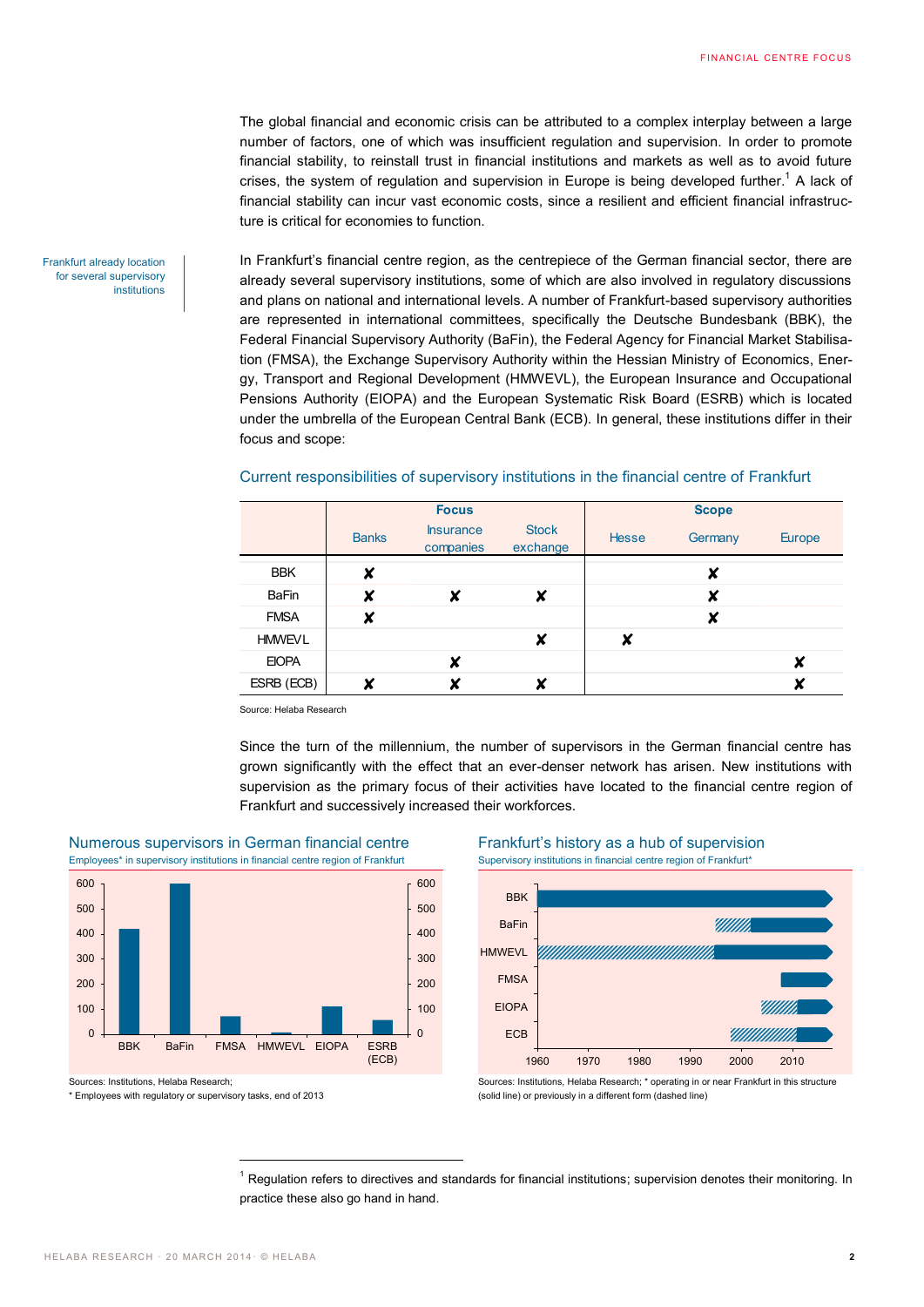Regular exchange of information in banking community

Being in close vicinity to one another makes it possible to have regular and intensive contact between the various institutions and also to the numerous domestic and foreign financial institutions in Frankfurt. The incentive for banks to have a presence in Frankfurt is increased by being in close proximity to the relevant decision-making processes and by being able to maintain contacts in passing. With the expansion of the European regulatory and supervisory architecture, the financial centre of Frankfurt will increasingly sharpen its profile and finally advance to become the capital of European financial supervision.

### **Bundesbank: Decade-long anchor of stability in Frankfurt**

Since its establishment in 1957, the Deutsche Bundesbank has been headquartered in Frankfurt close to the banking district. Meanwhile, it also occupies several office spaces directly in the city centre. As the central bank of the Federal Republic of Germany, the Bundesbank is assigned a range of tasks. It is independent of government instructions and has always been focused on stability. As a member of the Eurosystem, it has been responsible for monetary policy in the Eurozone since 1999, closely working together with the ECB and the other national central banks. Thus, the primary objective of the Bundesbank is to keep the general level of prices stable. Additional core competencies include the analysis of the international financial and currency markets to prevent crises, banking supervision in co-operation with BaFin, guaranteeing a smooth processing of noncash payment transactions and ensuring the provision of notes and coins. The Bundesbank carries out research in all areas of its activities and maintains close operational contact to European and global organisations.

Overseeing financial stability in Germany In the supervision of banks in Germany, which is performed jointly with BaFin, the Bundesbank is in charge of the on-going monitoring of all credit institutions and financial service providers (auditing solvency, liquidity and risk management). In the scope of its macro-prudential mandate, its area of responsibility includes overseeing the stability of the German financial market as a whole and reporting its findings to the Financial Stability Commission, whose members also include BaFin, the Federal Ministry of Finance and the FMSA<sup>2</sup>. In addition, the Bundesbank collaborates on the development of national and international directives in the area of banking supervision. In this respect, it does not only perform continuous supervisory activities, but also supplies its expertise on an ad-hoc basis in the drafting of new statutory ordinances and supranational standards.







Sources: Deutsche Bundesbank, Helaba Research; \* Permanent staff Sources: Deutsche Bundesbank, Helaba Research; \* Permanent staff

 $\overline{a}$ 



As a consequence of European monetary union, structural reforms at the Bundesbank were instigated in 2002 in order to meet its changed requirements as a national central bank subordinated to the ECB. In the course of this structural change, the Bundesbank made significant reductions to capacity across Germany and, at the same time, completed extension work to its Frankfurt head

 $^{2}$  Basis is the Financial Stability Act, which came into force at the beginning of 2013. The Bundesbank has been publishing a report on financial stability since 2003.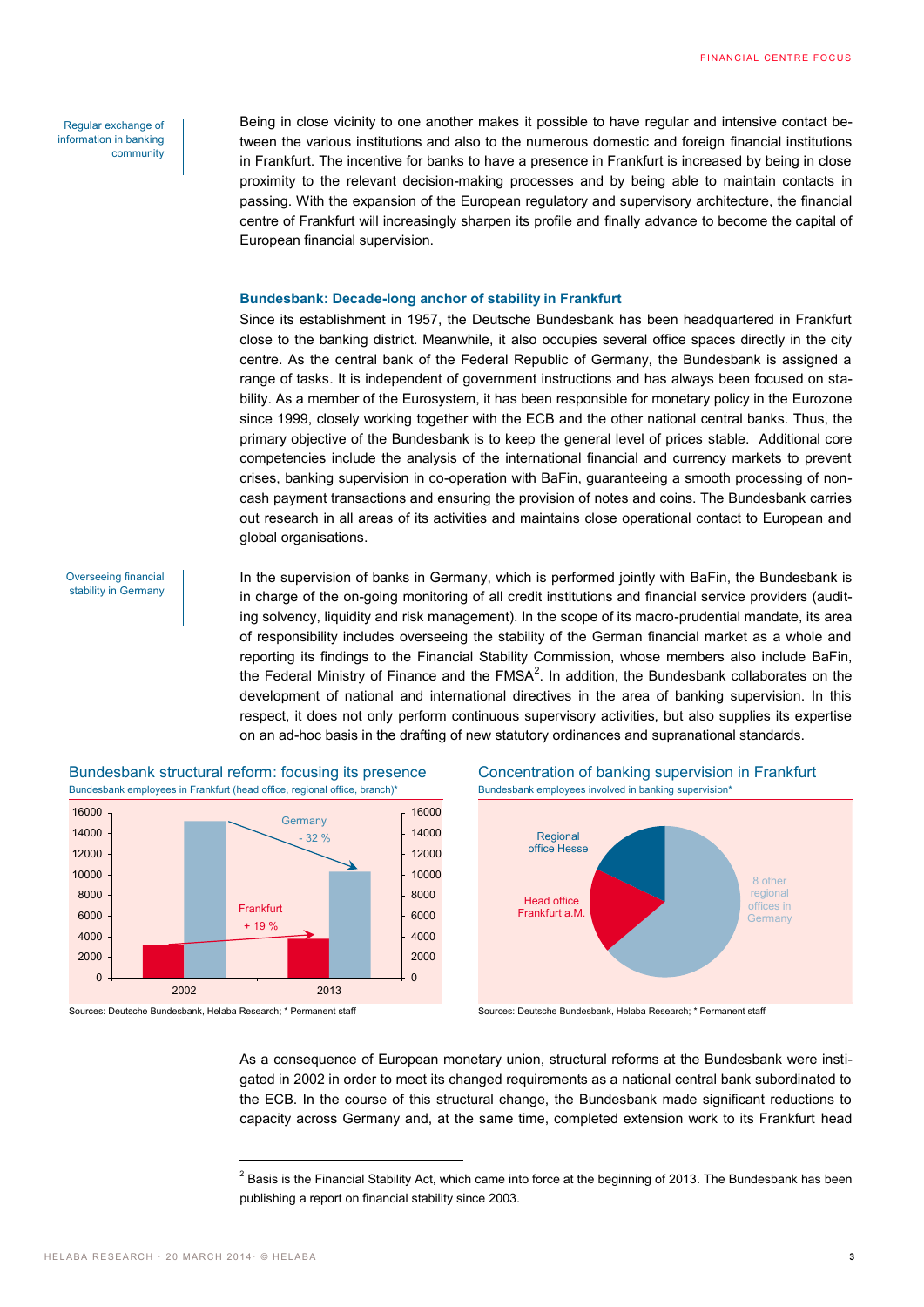### **Workforce** concentrated in Frankfurt

Responsible for banking supervisory measures

office. By the end of 2013, the number of branches had declined by two thirds to just over 40 and its permanent workforce across Germany had most recently fallen to around 10,300. The simultaneous trend towards focusing its activities on Frankfurt is reflected in an almost 20 % growth in staffing levels by the end of 2013. As a result, there are now a total of 3,800 employees in the head office, regional office and branch in Frankfurt, of whom 460 have been assigned supervisory duties, divided equally between the regional office and the head office. Thus, nearly 40 % of the total of around 1,300 banking supervisors at the Bundesbank can be found in Frankfurt, far more than in any other regional office. More stringent requirements for banks, prompted by the crisis, resulted in the Bundesbank being strengthened in its supervisory role and in a corresponding increase in its need for staff. Consequently, the number of banking supervisors in Frankfurt grew by an aboveaverage 10 % (all of Germany: 5 %) in 2013. Due to its proximity to Frankfurt's financial centre, the Bundesbank keeps a close eye on many banks that it supervises.

# **BaFin: All-encompassing financial supervisory authority in Bonn and Frankfurt**

BaFin has been responsible for the supervision of banks, insurance companies and securities trading in Germany ever since the three corresponding federal supervisory agencies were merged in 2002. Dividing supervisory tasks was no longer in keeping with the times, since the various different financial service providers were increasingly competing for the same customers with similar products. A single, universal supervisory body is intended to safeguard the functionality, stability and integrity of the financial markets across all areas. In doing so, BaFin comes under the legal and functional supervision of the Federal Ministry of Finance so that, although it enjoys operational independence in discharging its responsibilities, it has certain obligations to inform and consult. At the same time, it is concerned with consumer protection by following up enquiries from the public or complaints about banks.

In terms of banking supervision, BaFin is responsible for any measures arising from an audit of a financial institution by the Bundesbank. There is a regular exchange of information between both supervisory bodies, on a day-to-day basis as well as in the Financial Stability Commission. Within the EU, this dichotomy is an exception. $^3$  Similarly to the Bundesbank, BaFin is also involved in a wide range of international committees developing harmonised regulations for the financial markets.



Sources: Federal Financial Supervisory Authority, Helaba Research;

 $\overline{a}$ 

\* before 2008 statistics were not compiled by location

BaFin: Constant expansion of workforce... **Example: 2018** ... was particularly strong in Frankfurt



Sources: Federal Financial Supervisory Authority, Helaba Research

At the end of 2013, around 70 % of the 2,400 BaFin employees were working in Bonn in the two areas of banking and insurance supervision, 650 people in the supervision of securities trading in Frankfurt. The equivalent federal supervisory authority formerly had its head office in Frankfurt not

 $3$  In 13 of the 28 EU nations, the central bank acts as the banking supervisor, in 14 nations this task is carried out by an independent authority.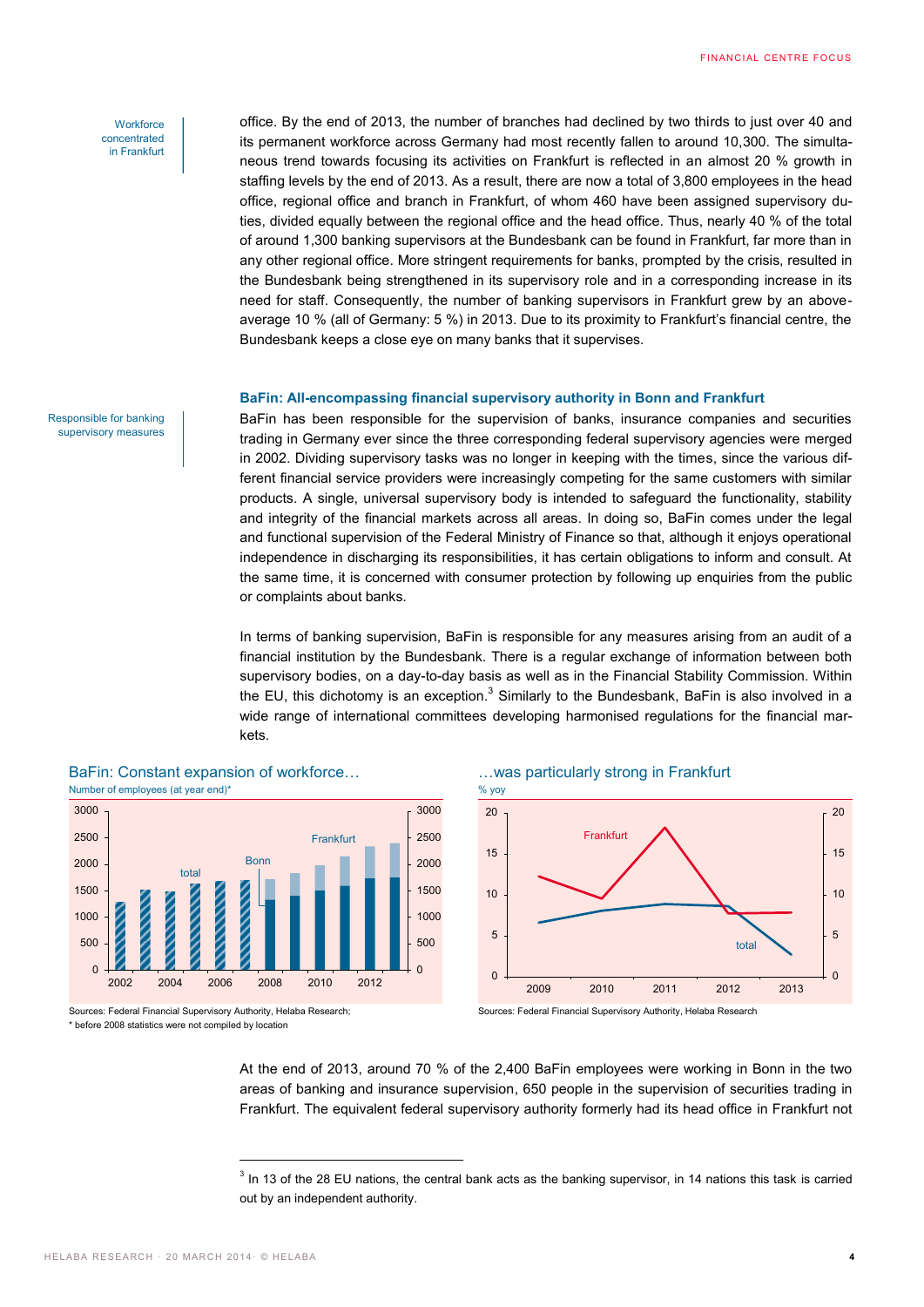far away from the stock exchange. $4$  Continuous growth in the scope of its tasks has been accompanied by a rapid expansion in its workforce for a number of years, particularly in the German financial centre. From 2008 to 2013, it rose by an impressive 70 % in Frankfurt and by 30 % in Bonn.

### **FMSA: From "fire brigade" to longer-term stabilising institution**

As an immediate reaction to the financial market crisis, the German federal government established the Federal Agency for Financial Market Stabilisation in the autumn of 2008 and located it to the premises of the Bundesbank's central administration in Frankfurt's financial district. It exchanges information with the Bundesbank, BaFin and the Federal Ministry of Finance within the Financial Stability Commission, in which the FMSA does not have voting rights, however. The FMSA is less of a regulatory or supervisory authority but more of an institution to stabilise the financial markets. Due to its growing list of tasks, the FMSA had increased its staff from an initial number of just over 20 to around 70 employees by the end of 2013.

Management of bank rescue fund in Frankfurt Originally the FMSA was tasked with managing the government's Financial Market Stabilisation Fund (Soffin), which grants guarantees or provides capital injections to banks upon application so that financial difficulties can be solved independently and at an early stage. Of the EUR 400 billion in guarantees and EUR 80 billion in recapitalisation funds made available for these measures, a maximum of EUR 168 billion or around EUR 30 billion respectively was drawn. In particular, the FMSA supported ailing banks after the outbreak of the crisis, but in the years that followed fewer and fewer funds were required. In 2013, German banks no longer had any recourse to guarantees in order to refinance themselves on the capital markets; there were EUR 17 billion in recapitalisation funds outstanding at the end of the year. The timeframe for Soffin measures, financed by tax revenues, is currently limited to the end of 2014, having previously been extended on two occasions.<sup>5</sup>





 $\overline{a}$ 





Sources: FMSA, Helaba Research Sources: FMSA, Helaba Research

2011 saw the role of the FMSA change: $6$  Having been conceived as a sort of "fire brigade" for banks it was now given the longer-term task of managing the restructuring fund financed by the bank levy. This rescue fund was intended to be equipped with a total of EUR 70 billion and to be used in future to restructure vulnerable, systemically important banks. It is also designed to absorb any further losses incurred by Soffin. German banks are required to contribute to the fund every

<sup>4</sup> While the federal supervisory authorities for banks and insurance companies were originally located in Berlin in 1962 and 1951 respectively, and were transferred to the Rhineland as a result of the Berlin/Bonn Act in the year 2000, the federal supervisory authority for securities trading had been located in Frankfurt continuously since 1995.

 $5$  See also the 3<sup>rd</sup> Financial Market Stabilisation Act, which came into force at the beginning of 2013

 $6$  See also the Restructuring Act, which came into force at the beginning of 2011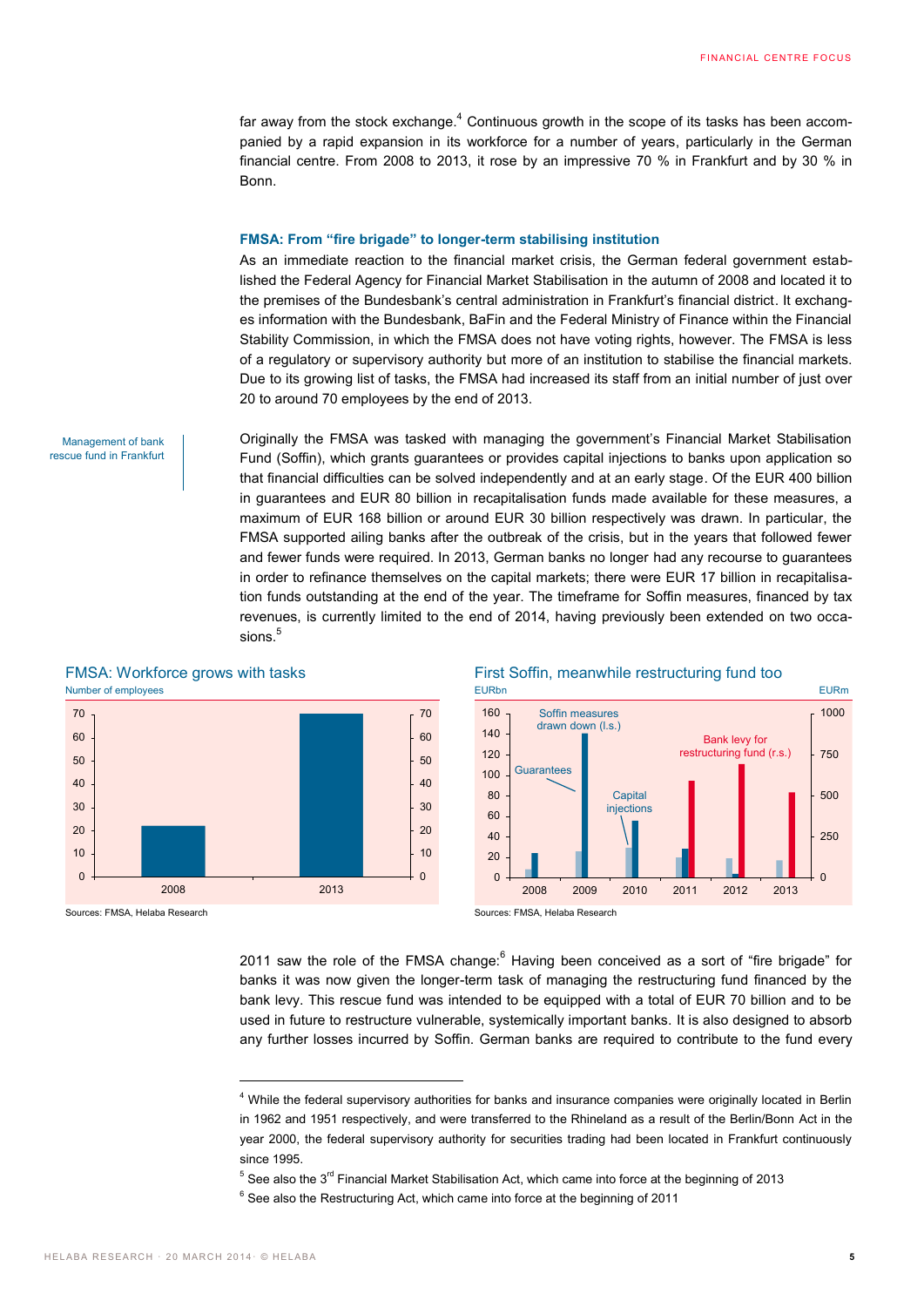year, regardless of the performance of their business. To date, the fund has amassed EUR 1.8 billion, equating to an annual amount of around EUR 600 million. So the FMSA will stay in Frankfurt's financial district considerably longer than initially planned.

### **Hessian Exchange Supervisory Authority occupies central position within Germany**

Furthermore, there is an exchange supervisory authority in Frankfurt's financial centre region, which, in common with its counterparts in other German states, is situated within the Hessian Ministry of Economics, Energy, Transport and Regional Development (HMWEVL) in Wiesbaden. It works closely with the Trading Surveillance Office of the Frankfurt Stock Exchange and with BaFin, responsible for the supervision of securities trading, both of which also have offices in the financial centre. In 1995, exchange supervision was organised in its current structure when the second Financial Market Stabilisation Act came into force. Since then, around 10 employees in the Ministry have been involved in exchange supervision.<sup>7</sup> As befits Frankfurt's unique significance in the German stock market landscape, the Hessian exchange supervisory authority occupies a central position, insomuch that any relevant supervisory-related developments usually take place in Frankfurt, albeit exchange supervisory authorities in Germany have an essentially equal status to one another. In any case, the state government of Hesse is aware of the importance of the German financial centre and this is expressed in its targeted promotion of the area, just as the city of Frankfurt is active in supporting the financial centre of Frankfurt, as well.

### **EIOPA: Sights set on European insurance companies from Frankfurt**

The European Insurance and Occupational Pensions Authority is another important independent institution within the framework of European financial supervision. With strong political support, EIOPA was created at the start of 2011 in Frankfurt as one of three EU financial supervisory authorities, with analogous bodies for bank and securities supervision, EBA and ESMA, located in London and Paris, respectively.<sup>8</sup> EIOPA's task is to contribute to the stability of the financial system as well as market and product transparency and to offer security to insurance policyholders and occupational pension schemes. To this end, it draws up technical regulations or implementation standards and can deliver warnings or recommendations in relation to individual insurance companies, even though direct supervision remains on a national level.



### EIOPA appreciates Frankfurt's international flair Number of employees (at year end)

Sources: EIOPA, Helaba Research; \* at time of establishment

Relevant supervisoryrelated developments usually in Frankfurt

Integral part of supervisory system in Europe

 $\overline{a}$ 

<sup>&</sup>lt;sup>7</sup> Initially, there was an additional supervisory team directly on the trading floor, which has been disbanded.

 $8$  On the basis of the 2009 Larosière report, the previous three European agencies were upgraded to authorities on a micro-prudential level, whilst retaining a distribution among different locations, and on a macro-prudential level the EU European Systemic Risk Board under the umbrella of the ECB was established. EBA und ESMA employed around 150 and 140 people at the end of 2013, respectively.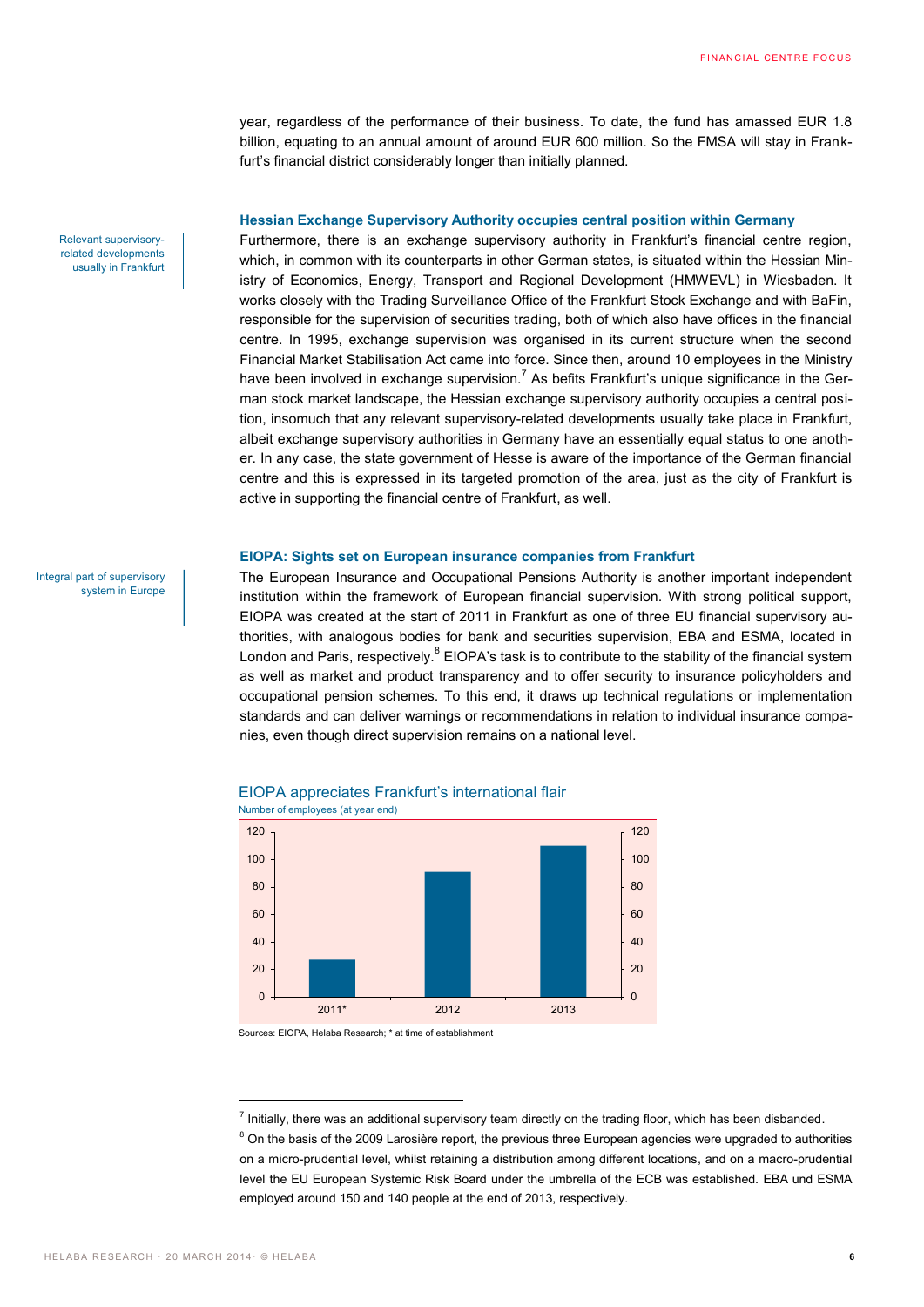This means that EIOPA is a central component on a micro-prudential level within the European System of Financial Supervision (ESFS) to which the macro-prudential European Systemic Risk Board, residing within the ECB, belongs (see page 7). The fact that EIOPA and the ECB, which work closely together in the area of financial stability, in particular, are situated in close proximity to one another encourages communication between them. Similarly, the European and the German insurance supervisory authorities are in regular contact with each other and, occasionally, meetings with the Bundesbank also take place. BaFin is involved in numerous working groups and task forces, which are aimed at supporting the full-time employees of the European authority in their work. The number of EIOPA employees has quadrupled since it was founded and 110 specialists were employed in the centrally located Westhafen Tower in Frankfurt at the end of 2013. Thus, in a space of a few years, it has established itself as a supervisory institution with far-reaching significance in Frankfurt's financial centre, which it appreciates thanks to its international flair and central location in the heart of Europe.

### **ECB: Importance grows with new role**

The European Central Bank moved into its premises in the middle of Frankfurt's banking district at the end of the 1990s. This was a decisive factor in enhancing Frankfurt's position in competition with other international financial centres. After all, the ECB is a long-term "asset" for the German financial centre, which has promoted the internationalisation of Frankfurt. It has provided a longlasting boost to Frankfurt's attractiveness for big-hitters in the financial community and academics from Germany and elsewhere, since many people want to be close to Europe's authority on monetary policy. As an independent central bank, the primary goal of the ECB is to guarantee price stability and thereby protect the value of the euro. In addition, it has amassed a bundle of other supranational tasks (foreign exchange transactions, portfolio mangement, payment transactions, bank notes, statistics, financial stability and supervisory questions). From a starting point of just over 500 employees, the central bank has made significant increases to its workforce over the years and most recently employed around 1,800 people.

The ECB is involved in a number of international working committees and exchanges information on a regular basis with various organisations in Frankfurt, including the Bundesbank and EIOPA. Since 2011, the ECB has also been the home of the European Systemic Risk Board (ESRB), which assesses risks on a macro-prudential level in the scope of the ESFS, created in response to the crisis (see page 6). The ESRB is closely intertwined with the respective national macroprudential supervisory bodies, such as the German Financial Stability Commission. The ESRB secretariat was established for day-to-day operations within the ECB, for which the central bank made a total of more than 50 employees available. Here, findings from the macro-prudential supervisory bodies of various national and European institutions, which are in charge of the detailed technical analysis of the data, are collated. On this basis, the ESRB is able to issue warnings and recommendations to counter systemic risks at an early stage.



### ECB as employment powerhouse – thanks to new role Attractive salary structure in Eurotower Number of employees (at year end) end of the salary levels in EUR p.a.



ECB promotes internationalisation of financial centre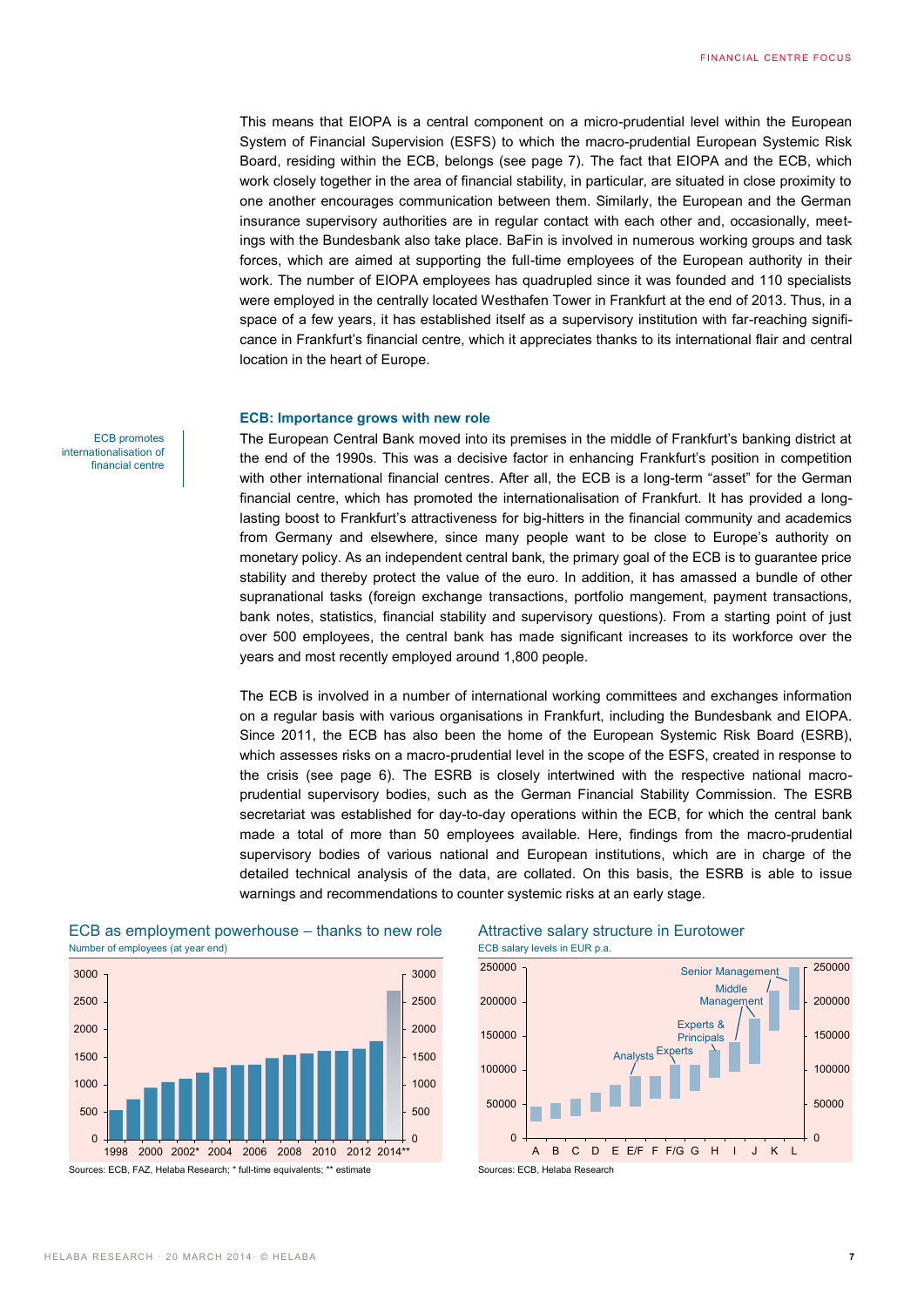ECB supervision sends powerful signal for financial centre European banking supervision, which will be established at the ECB by the end of this year, is a milestone in the history of the European regulatory and supervisory architecture and, consequently, sends out a powerful signal for the financial centre of Frankfurt. With the unified European Single Supervisory Mechanism (SSM), a central component of the banking union is thus a fait accompli; only a common liquidation or restructuring mechanism and, at the very least, a harmonisation of deposit protection schemes in Europe are still pending. The aim of the future supranational supervisory body, under the auspices of the ECB, is to create a uniform, Europewide framework and, as far as possible, to prevent financial crises by having a detailed view of the micro-economic level. Regulations such as technical standards will remain the task of the European banking institution EBA and its approximately 150 employees located in London. From November, the ECB will be supervising banks from its Frankfurt base. The most senior body of the new authority has already met and official arrangements for co-operation with the existing supervisors have been made. The aim is to achieve a balance between centralisation and subsidiarity as a basic principle of future banking supervision in Europe.

Joint teams are being formed, made up of national and European supervisors, for the direct supervision of around 130 systemically important credit institutions ("Joint Supervisory Teams"). Although the ECB is co-ordinating them and has the authority to make decisions, initially most employees will most likely come from national authorities. In any case, national authorities will continue to be responsible for the vast majority of the approximately 6,000 smaller institutions. However, even in these cases the ECB has the last word and, if necessary, will be able to assume direct supervision of a bank. In the construction of the new authority, and particularly in its threestage stocktaking (consisting of risk assessment, balance sheet review and stress test), which the roughly 130 systemically important banks will be subject to, the ECB will fall back on the expertise of the existing supervisory bodies as well as external auditors.

Parallel to the intensive "health check" of the banks, another mammoth project is in full swing: 1,000 new posts must be filled within a very short space of time. 770 employees for supervisory duties and 230 for supporting tasks (such as IT, human resources, statistics and legal services) are being sought. Having completed the appointment of the management team, recruitment is now being successively pushed forward. This spring, the aim is to fill almost half of the posts – an ambitious timeframe. Most of the new ECB employees will probably come from the national supervisory authorities. But experts from private industry could be interesting for the ECB, in order to use their experience on the other side of supervision. There is no fixed nationality quota. However, it is likely that sufficient highly-qualified specialists from every euro member state will be recruited into the new institution, so that it can take the specifics of each country into account in fulfilling its role as the banking supervisory authority. In addition, salary levels also play a not insignificant role in individual countries in relation to the opportunities the ECB offers. The conditions for many are broadly attractive; for example, the salary of specialists is around EUR 100,000 p.a., plus allowances and subsidies. Apart from that, the level of tax and insurance deductions for EU personnel is quite low. Against this backdrop, it is likely that many people will relocate to Frankfurt in the near future and supervisors from the nearby Bundesbank or BaFin may find the prospect of a post at the ECB attractive as well.

### **The effect of the ECB on the financial centre of Frankfurt**

The expansion of the regulatory and supervisory framework in Europe changes the role of two institutions already located in Frankfurt – Bundesbank and BaFin. Within the framework of European banking supervision, these institutions will continue to exert a large influence for many years to come, in the same way as other national central banks. After all, it will take time before cooperation between the institutions runs smoothly, the new "ultimate supervisor" has been fully installed and is able to independently fulfill all central requirements. The ECB will need wideranging support from the national supervisory authorities until its workforce has gradually reached the planned 1,000 employees, since a whole host of tasks will arise in the run up to the launch, and

Ambitious aim: 1,000 new employees in 2014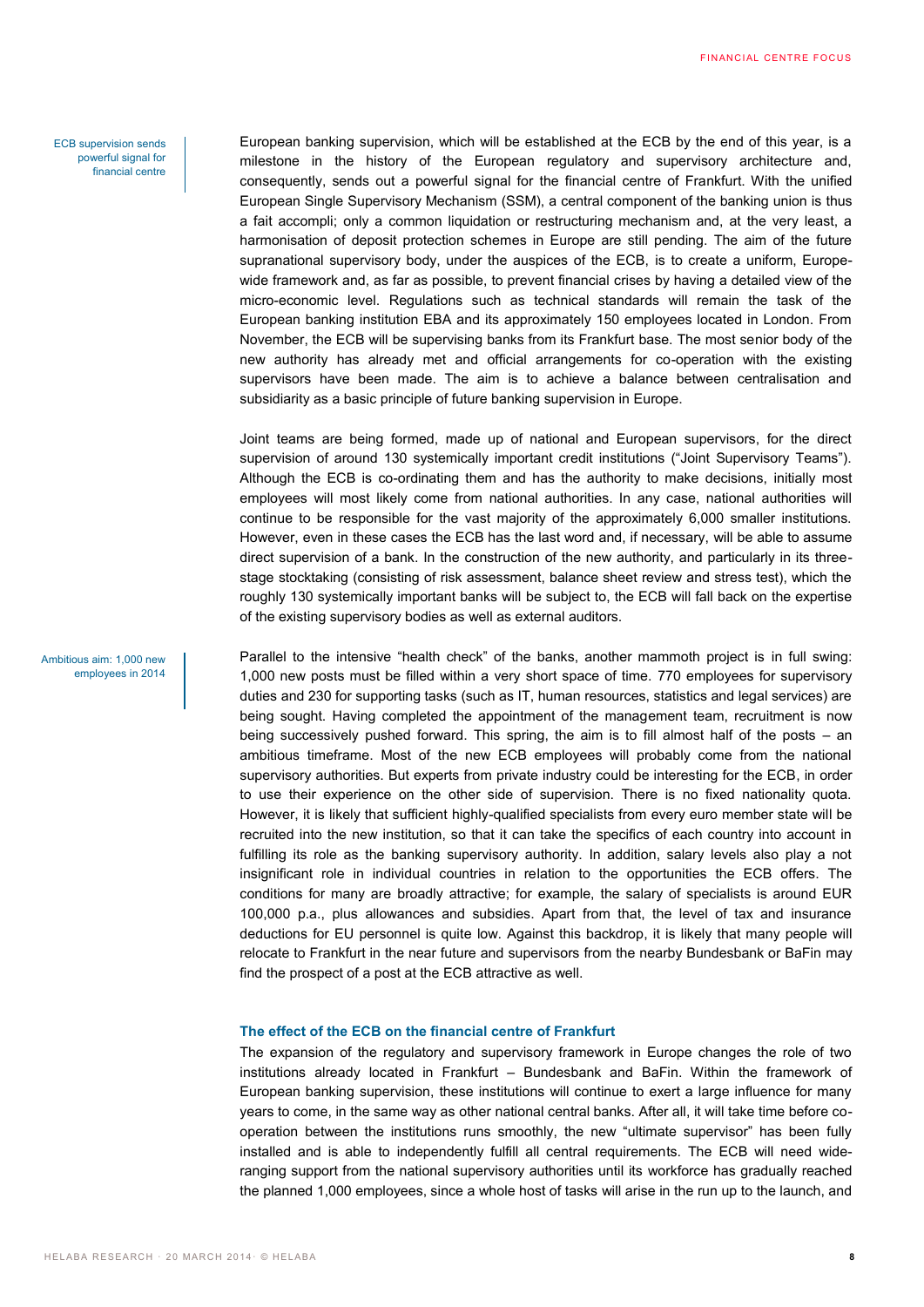particularly at the time of the launch itself at the end of the year. But even afterwards the Bundesbank and BaFin, as the two pillars of German banking supervision, will remain of crucial importance to the financial system. They will retain some of their tasks and will receive new ones, which will require more co-ordination.

New jobs at other Frankfurt supervisory institutions

Network becoming denser – intensified exchange of information

In this respect, both the Bundesbank and BaFin are also currently expanding their supervisory staff: On the one hand to support the European institution and, on the other hand, to compensate for an expected move by many of their employees to the ECB. Nevertheless, these additional posts at BaFin will primarily be created in Bonn, where the banking section of the all-encompassing supervisory authority has its head office. As can already be observed today, new recruitment at the Bundesbank, on the contrary, is concentrated in Frankfurt, especially since there has been a move to centralise operations on the German financial centre since its structural reforms were completed. With the expansion of the European regulatory and supervisory framework, the FMSA and EIOPA will also increasingly gain in importance, so that their range of tasks could increase and they may have an even greater need for additional employees. The possibility may also arise for the FMSA to be integrated into the European banking supervision, whereby there would be recourse to Soffin to plug any capital shortfalls in German banks after the ECB stress test is concluded. Moreover, the commercial banks also need more employees in order to meet the demands of a number of detailed supervisory requirements. In this way, the additional staffing needs of the players in Frankfurt – above all the ECB – will cushion redundancies as a result of restructuring in the bank towers. For the end of 2015, we still expect a total number of 61,300 bank employees in the Frankfurt city area which, based on the last available level, only represents a "net" reduction of around 1,000 jobs or a fall of 1  $\frac{1}{2}$  per cent.<sup>9</sup>

Overall, the network of supervisors in the financial centre of Frankfurt is becoming denser and is also likely to be reflected in the academic infrastructure or in the range of conferences. The two prestigious Frankfurt higher education establishments, the Goethe University and the Frankfurt School of Finance & Management, have been expanding in the area of regulation/supervision for many years. At the Goethe University's House of Finance, founded in 2008, the International Center for Insurance Regulation has been established and it maintains a dialogue with EIOPA. Furthermore, the cross-university Frankfurt Institute for Risk Management and Regulation (FIRM), in which a number of players in Frankfurt's financial centre as well as the State of Hesse are involved, assumed its research and teaching activities in 2010. Together with the financial centre initiative "Frankfurt Main Finance", FIRM organises a regular international congress on the current discussion about regulation. Frankfurt, which is after all rather modest in size, promotes communication between supervisory bodies, financial players and academics from around the world and this should benefit financial market supervision in a practical and targeted way. This increases the motivation for financial institutions located outside of Frankfurt to maintain an office here, if nothing else. Frankfurt is becoming more and more a place to be for domestic and foreign players. Of the approximately 130 European banks under direct ECB supervision, around 30 already have an office in Frankfurt, of which 8 of a total of 24 German banks from this group (see map on page 1).

Soon it also will be clearly visible among the city's skyline that the ECB will be pursuing both its important areas of responsibility separately from one another. In future, there will be two ECB towers in Frankfurt: After it has been thoroughly refurbished, the current Eurotower in the city centre will house the European supervisory authority, as soon as the signature building of European monetary policy in Frankfurt's Ostend district is ready to be used. Whilst the supervisors will then be sitting opposite the bank towers in the city centre, the new ECB building, which is already considered a landmark of European policy, will provide the impetus for the transformation of Frankfurt's East End. In order that the district, which has been industrial in character up to now, develops into an attractive location near the city centre, the area around the Ostbahnhof and the

 $\overline{a}$ 

<sup>&</sup>lt;sup>9</sup> See Helaba Research "The largest banks in Frankfurt's financial centre" (November 2013)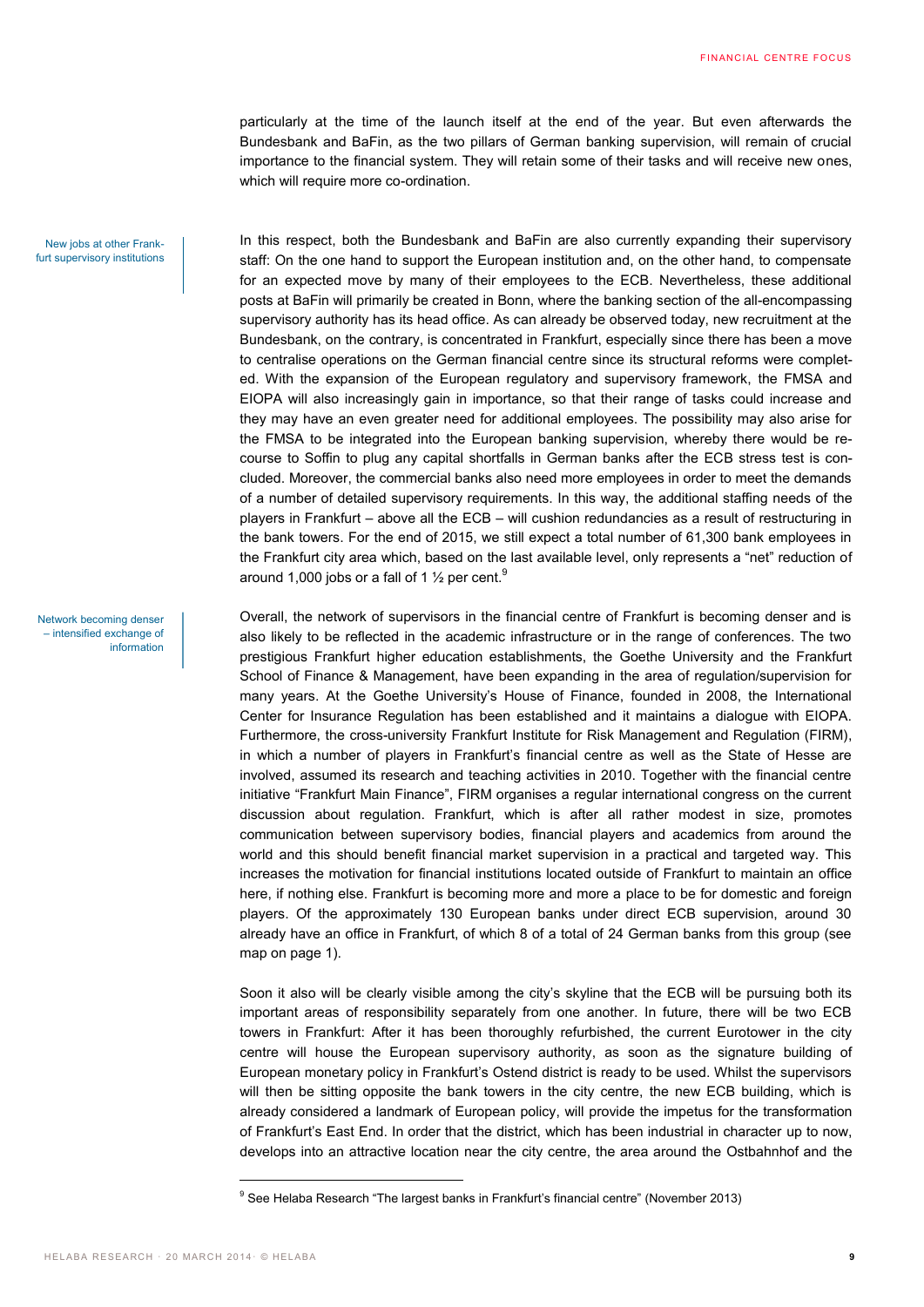ECB is being completely redesigned and expanded. With the construction of roads, bridges, squares as well as an area with green spaces and a variety of leisure activities, the face of the Ostend will be completely changed. Many restaurants and shops are likely to locate to this quarter.

Long-term enhancement of location by ECB

Press ahead with concentration of supervision in Frankfurt The growing importance of the ECB will spill over to the German financial centre in the long term. Frankfurt, which is already a location for a number of supervisory institutions, is finally advancing to become the capital of European financial supervision. Just as the choice of Frankfurt as the city of the euro had far-reaching implications in the 1990s, the consequences of this decision in Frankfurt's favour will become ever more apparent over the course of time. The local financial centre is becoming increasingly international and sharpening its profile as a centre of supervision, and this occuring at a time when the European regulatory and supervisory architecture is being expanded. The upgrading of the ECB will strengthen the position of the German financial centre in the international financial community, especially since neither of the two European financial centre competitors, London and Paris, can point to a corresponding "institutional cluster". In future, Frankfurt will move even more into the spotlight of financial affairs as the ECB assumes its dual role as the authority for monetary policy and supervision in Europe. From now on, the markets as well as the financial press will place Frankfurt even more in their focus.

Yet for all the delight over regulatory and supervisory authorities increasingly locating to Frankfurt, it should be kept in mind that this will only be an advantage if a sense of proportion is maintained when it comes to regulation. If financial institutions are regulated "to death", supervision would be no more than an empty shell, because the long-term success of a financial centre does not only require a clear profile, but also and especially a thriving banking sector. Ultimately, the expansion of the regulatory and supervisory framework is a cost factor for the banks, on the one hand to finance these institutions and, on the other hand, to fulfill their burgeoning requirements. As Frankfurt's profile as a European centre of supervision is increasingly hailed, it is important to bear this in mind. In terms of the future development of the European supervisory mechanism, the existing structure of institutions should be re-examined in order to organise supervisory structures as efficiently as possible and in consultation with the banks. It may be possible to leverage considerable synergies by concentrating more strongly on fewer institutions at one central financial location. As an internationally significant financial centre with an outstanding focus on supervision, Frankfurt is predestined for the bundling of these forces.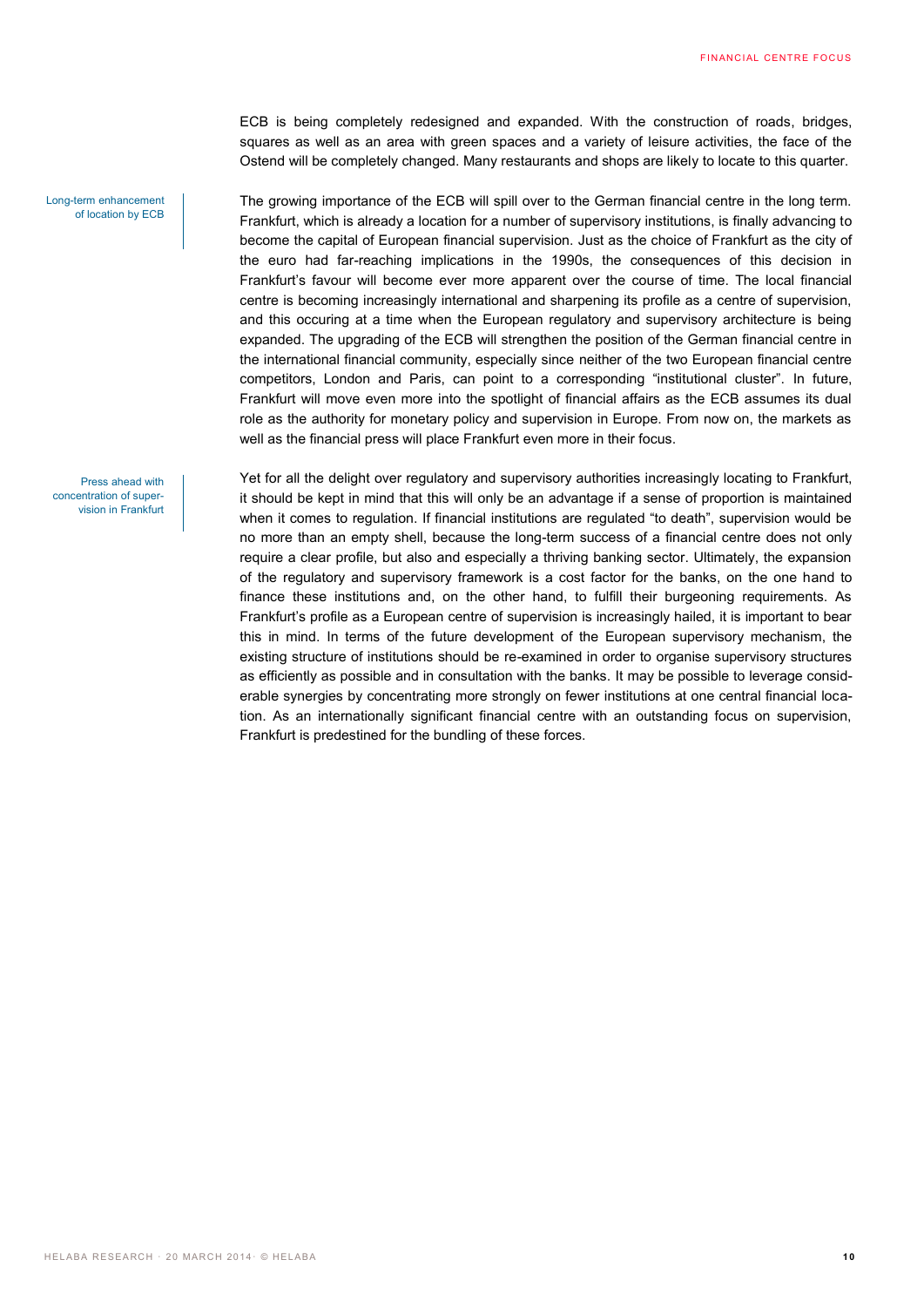# **Helaba Publications: Financial Centre of Frankfurt**

# **Frankfurt: Hub of finance and supervision** Financial Centre Focus March 2014

### **The largest banks in Frankfurt financial centre**

Financial Centre Focus November 2013

# **Bank employment in Frankfurt – No need to panic**

Financial Centre Focus March 2013

## **Financial Centre Frankfurt: A Magnet for Foreign Banks**

Financial Centre Special January 2011

# **Moderate job cuts at Frankfurt's banks**

Financial Centre Focus May 2010

# **Financial Centre Frankfurt and Asia – A Growing Relationship**

Financial Centre Special March 2008

# **Frankfurt: The Financial Centre – A City on the Move**

Financial Centre Special June 2006

All publications are available on our homepage [here.](https://www.helaba.de/de/DieHelaba/MaerkteUndAnalysen/ResearchUndVolkswirtschaft/FinanzplatzFrankfurt/FinanzplatzFrankfurtArchiv.html)

We would be happy to add you to our distribution list if you would like to receive new publications about the Financial Centre of Frankfurt by email. Call or write to us at +49 69 9132-2024 or [research@helaba.de.](mailto:research@helaba.de)

You will find information about all Helaba's publicly available research at [http://volkswirtschaft.helaba.de.](http://volkswirtschaft.helaba.de/) You can also subscribe to various newsletters at this address.